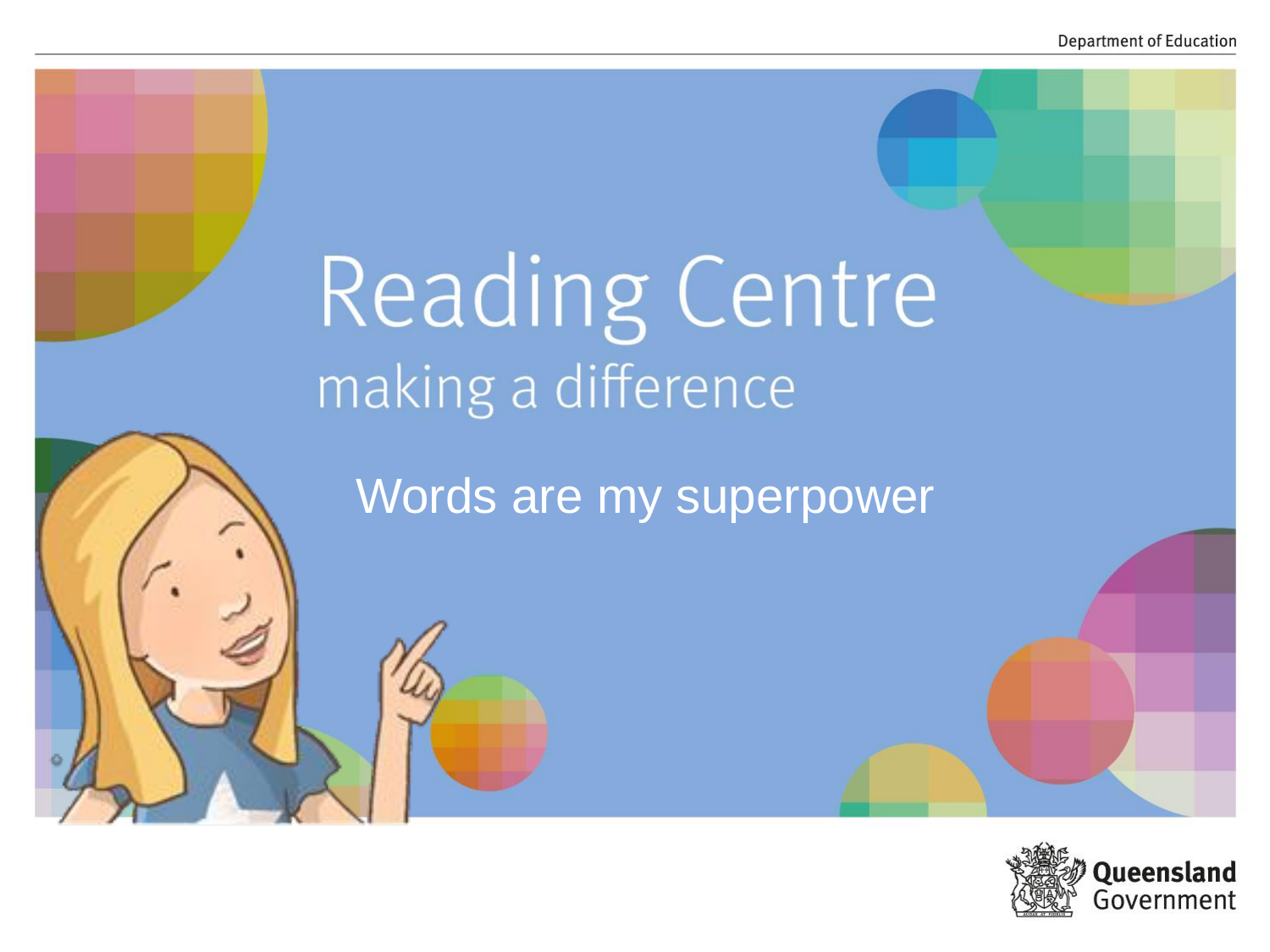



### Words are my superpower

Building word knowledge

through

morphology



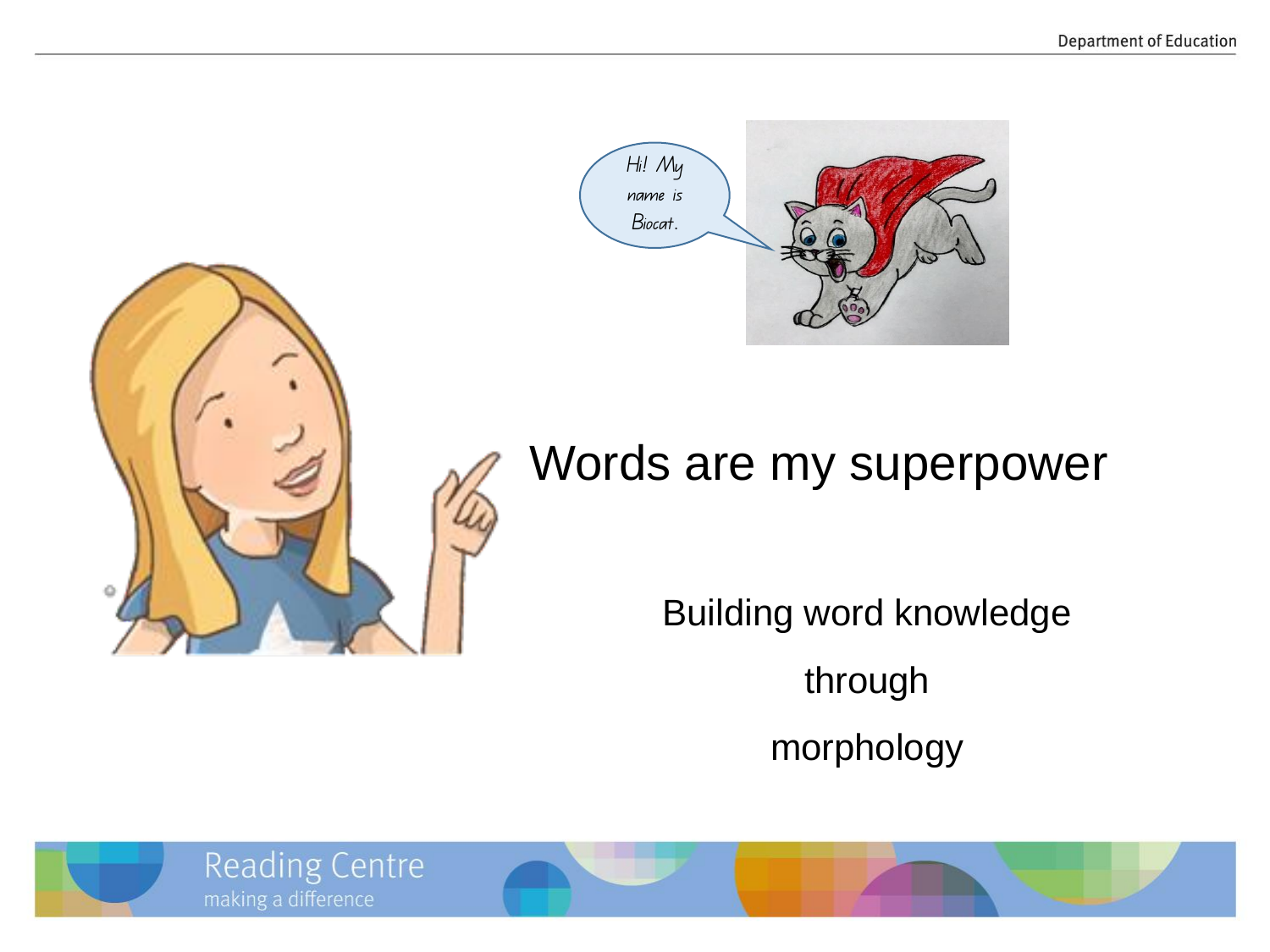### What is a morpheme?

A morpheme is the smallest unit of a word that carries meaning.

For example: the word 'cat' has one morpheme. It means a small furry, four-legged animal that meows.



The word 'cats' has two morphemes  $-$  'cat'  $+$  's'. The 's' means more than one.



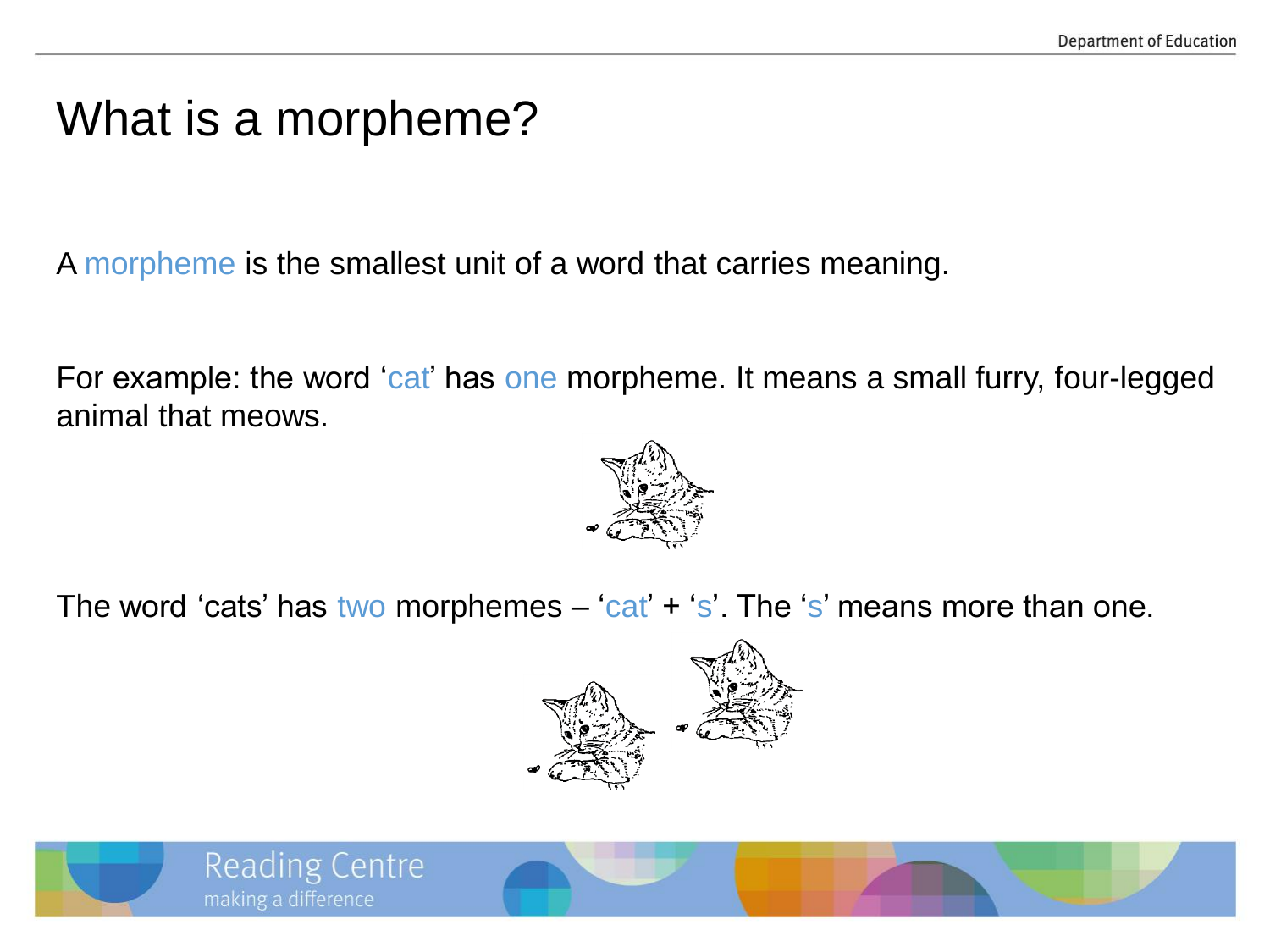### Why are morphemes important?



Understanding how morphemes work is important for decoding and spelling.



Morphemes, or root words, help us to decode words because morphemes are always spelled the same way and they always have the same meaning.



Building our understanding of morphemes allows us to make meaning of words we hear and words we read, and helps us to grow our vocabulary.



**Reading Centre** 

making a difference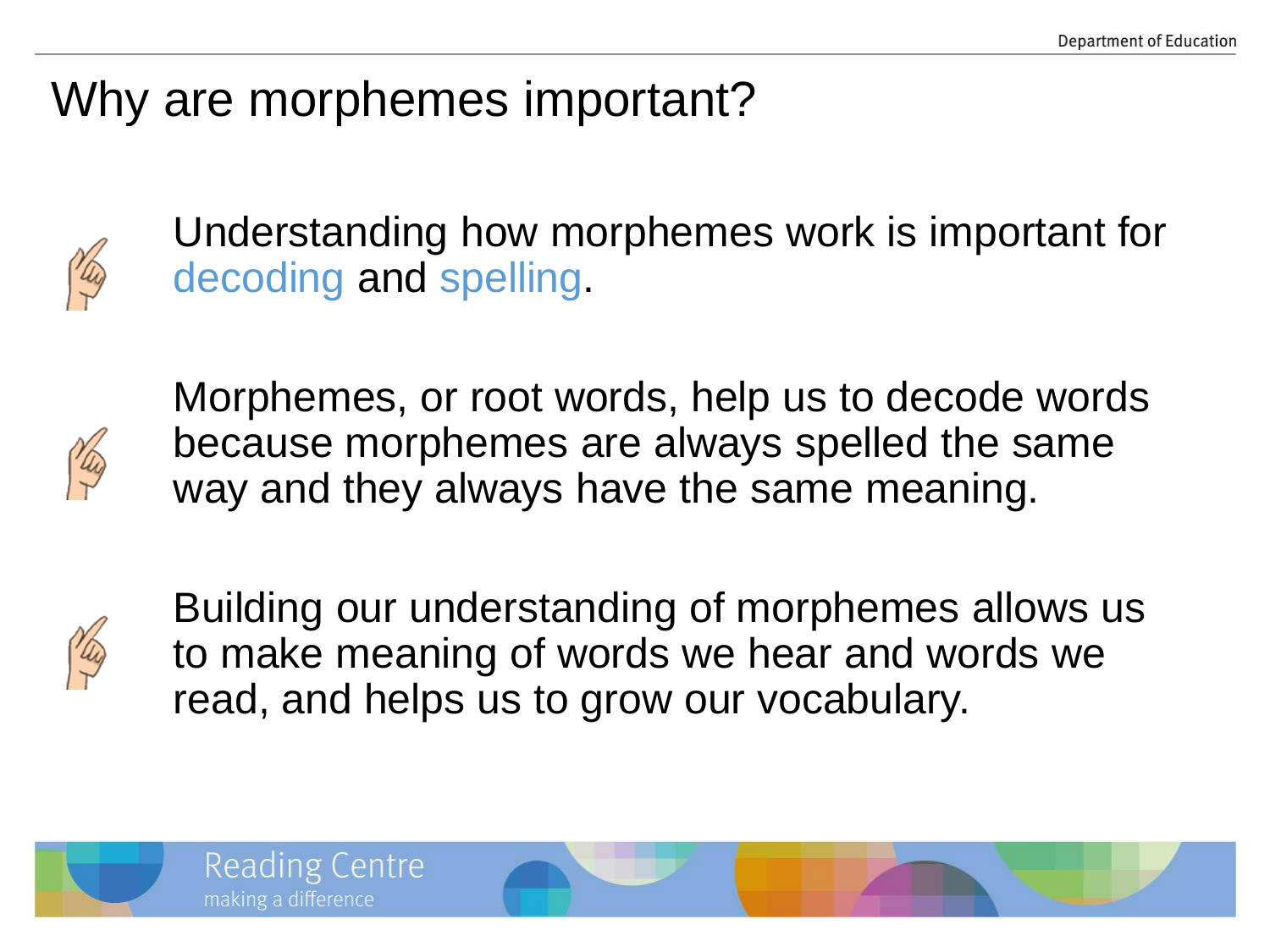

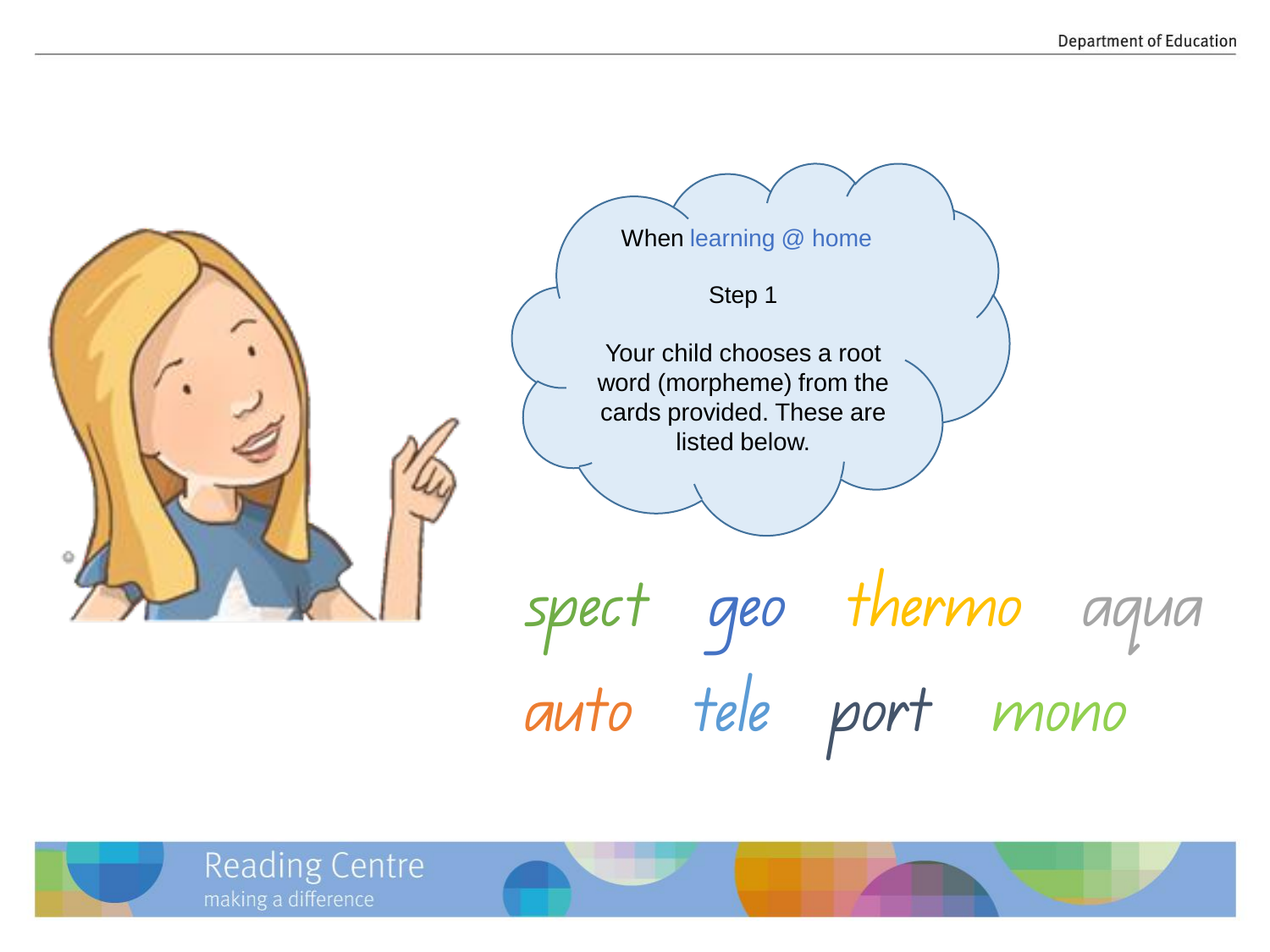

Your superhero's name must contain

Your superhero's power must be something to do with your root word.



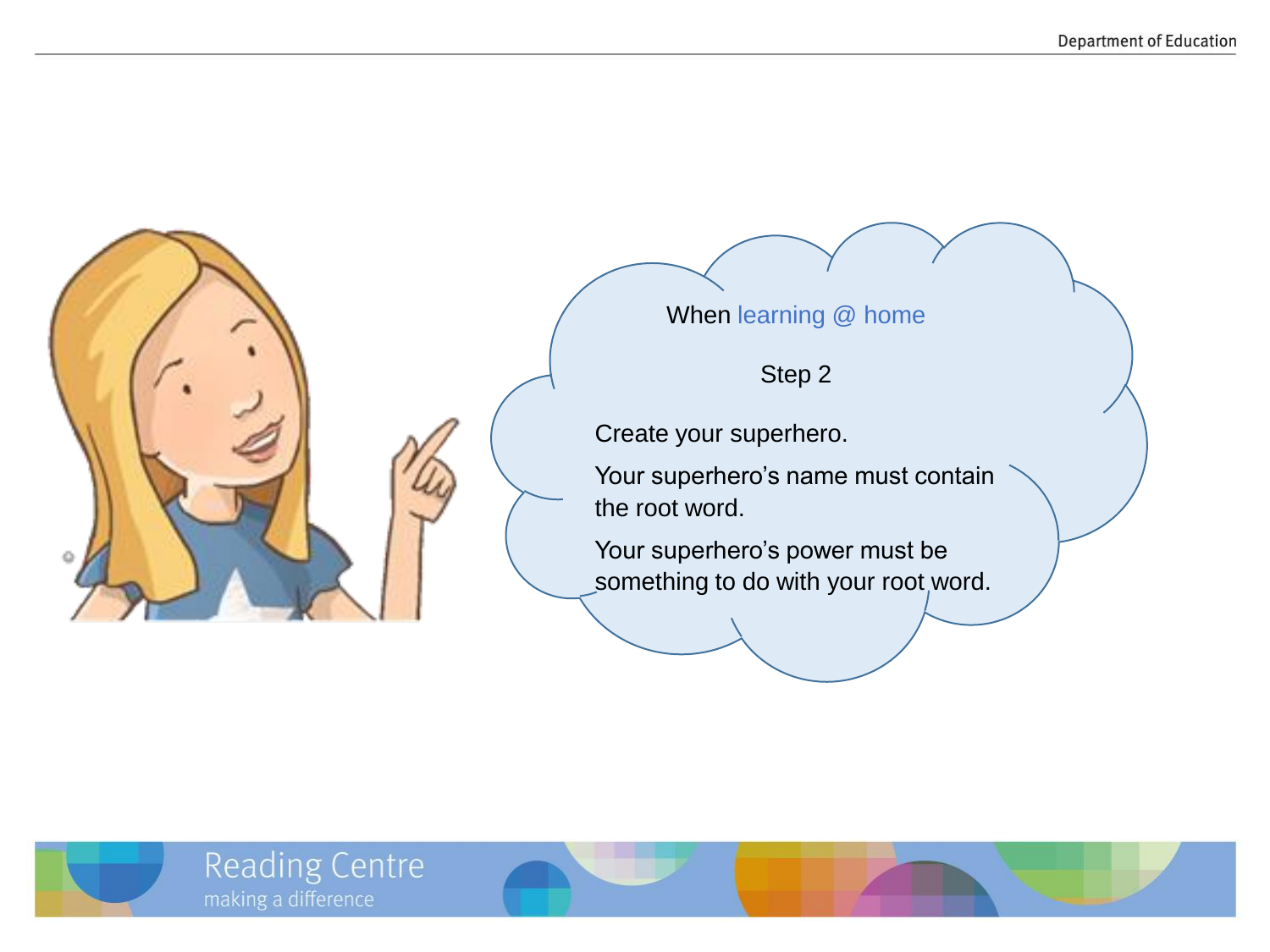### Create your superhero – here is an example





'Bio' means **life** so his superpower is having



lives.



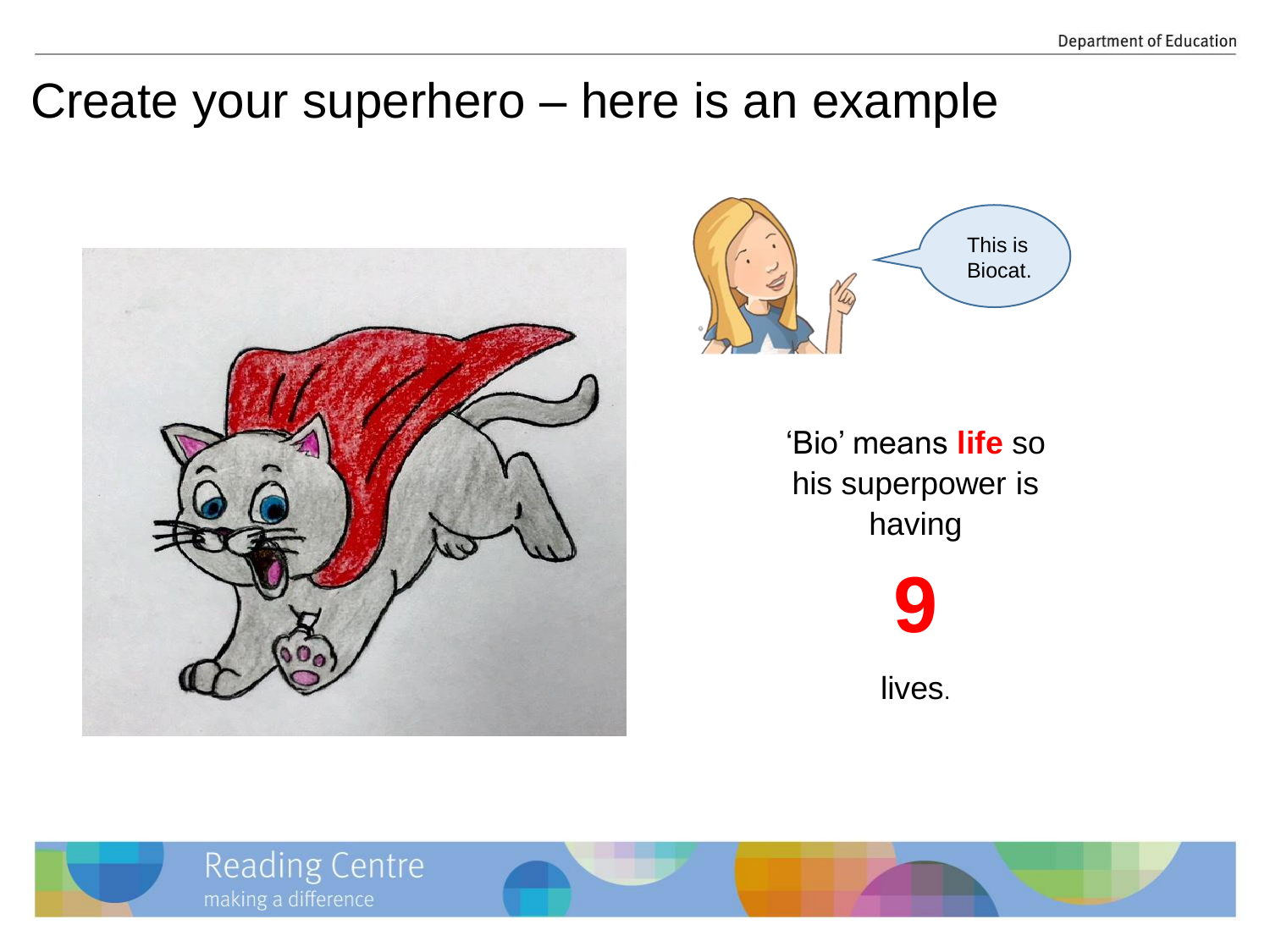

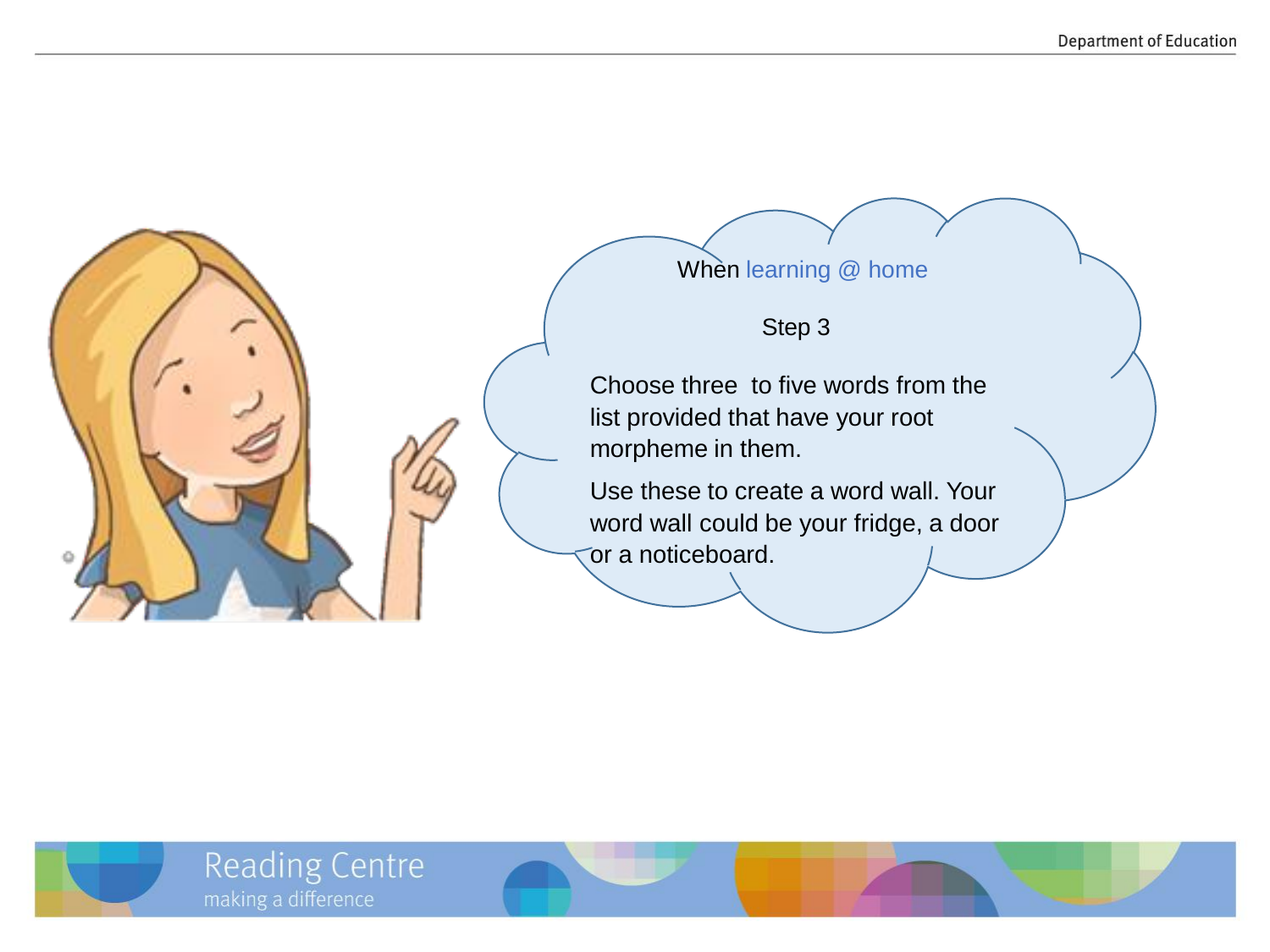### Create your word wall – an example

#### **Biocat**



# **Bio = life**

biology **bio**graphy biopsy biosphere

biohazard



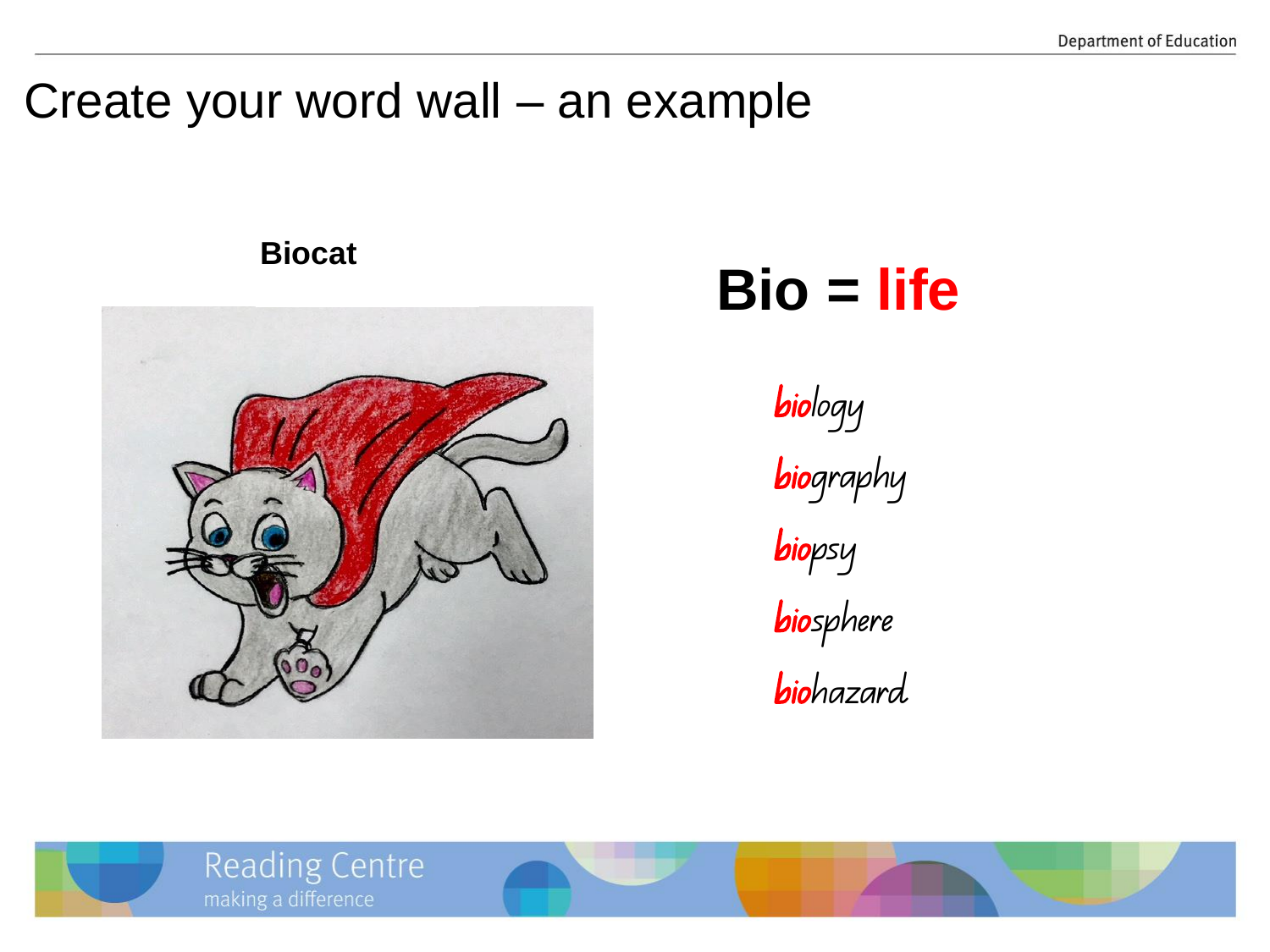

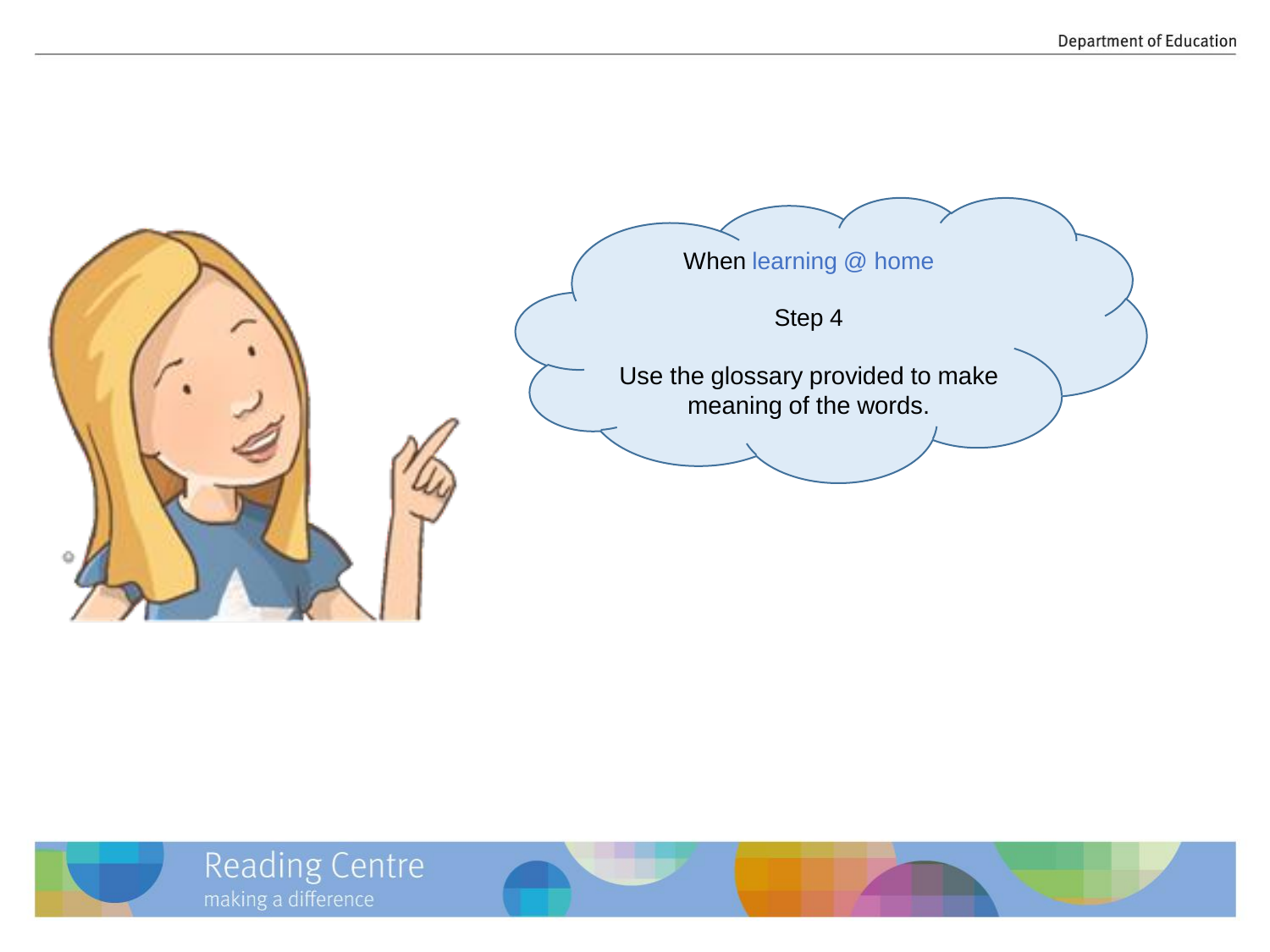### Use the glossary to make meaning – an example

## **Bio = life**

- $\begin{array}{ccc} \text{biology} & = & \text{the study of life} \end{array}$
- biography  $=$  writing about a person's life
- biopsy  $=$  examination of living tissue
- biosphere  $=$  a surface of earth covered with life
- $biohazard = danger to life$



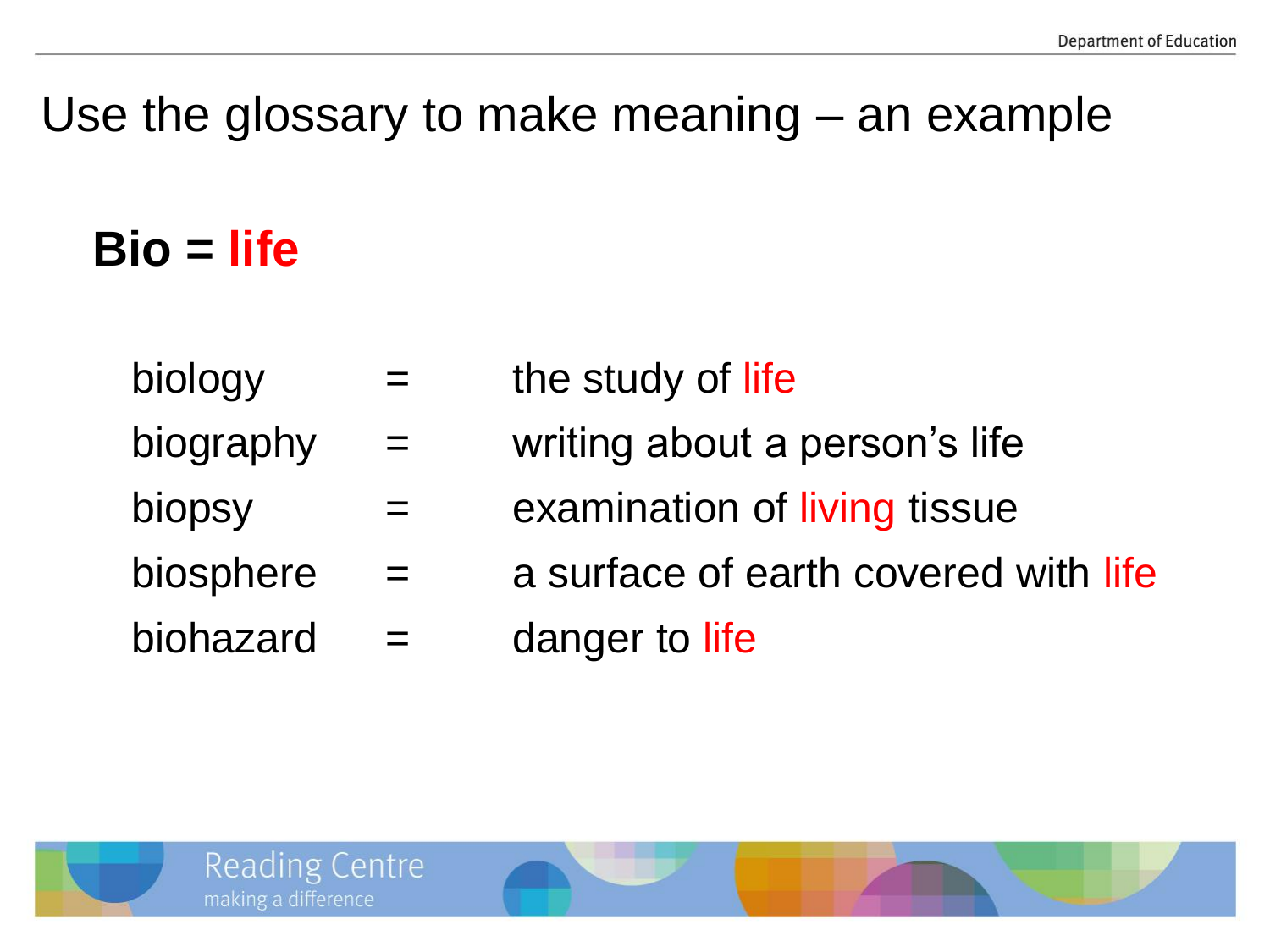

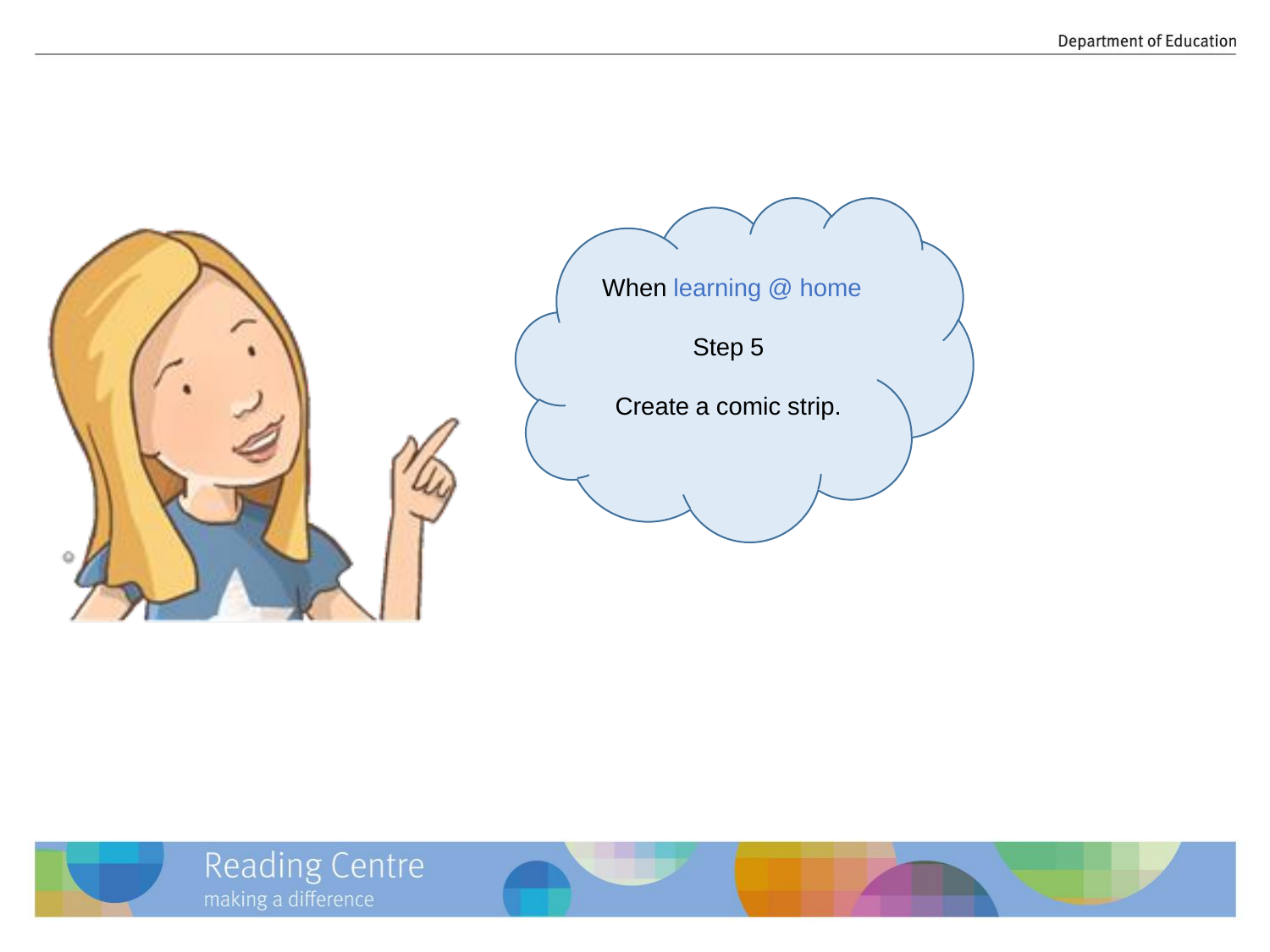### Create a comic strip - an example



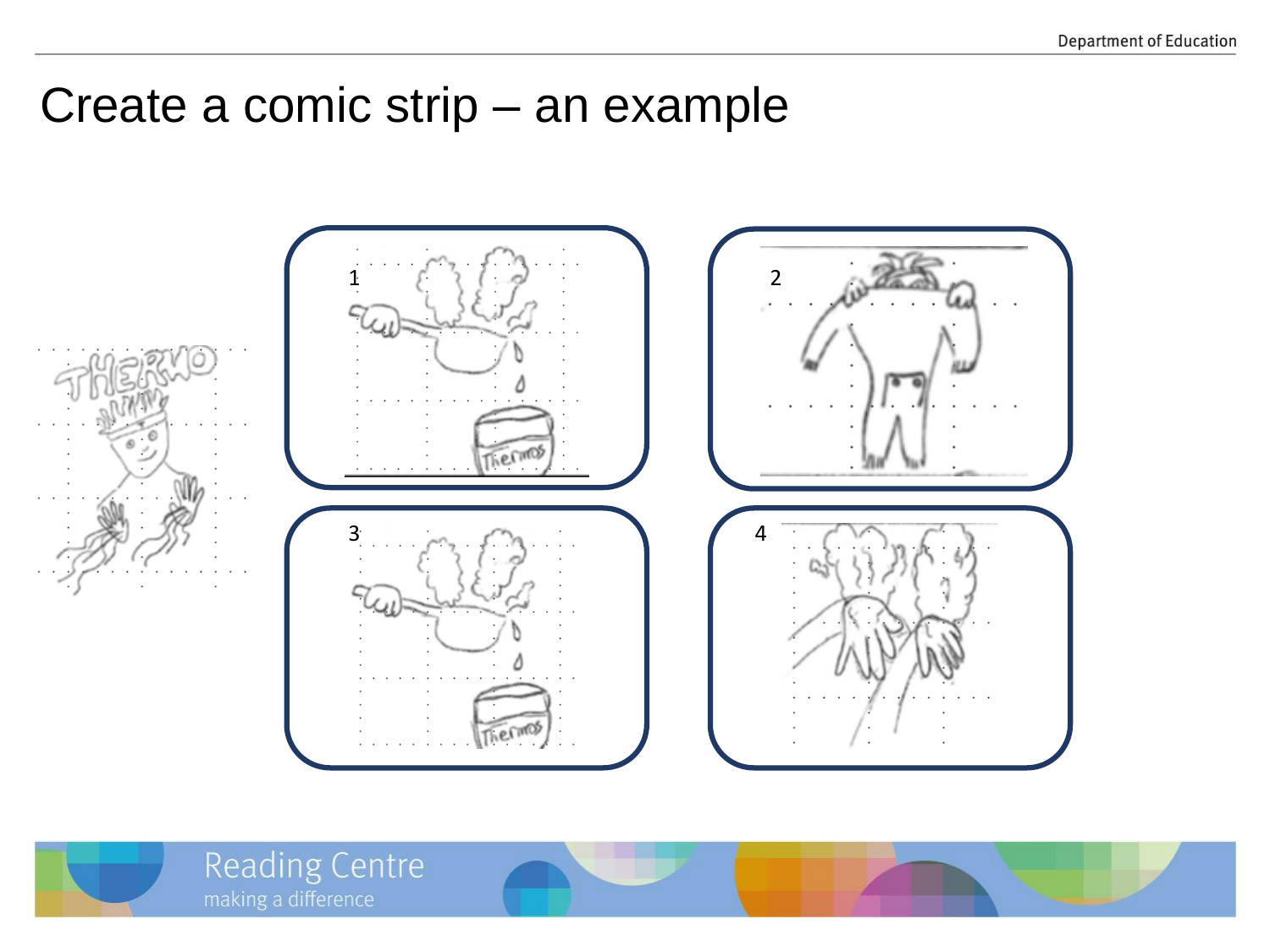

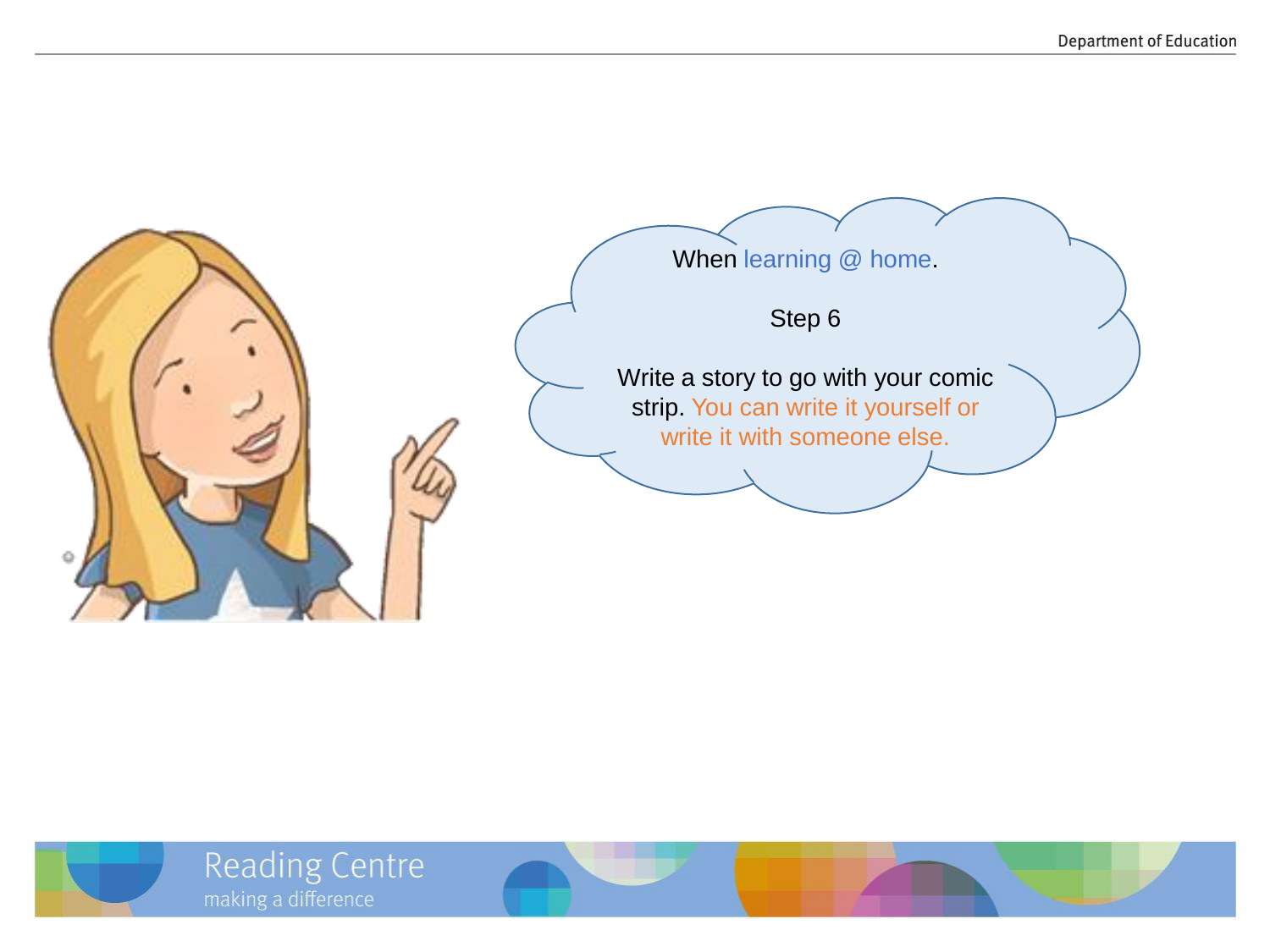#### Create a comic strip – an example